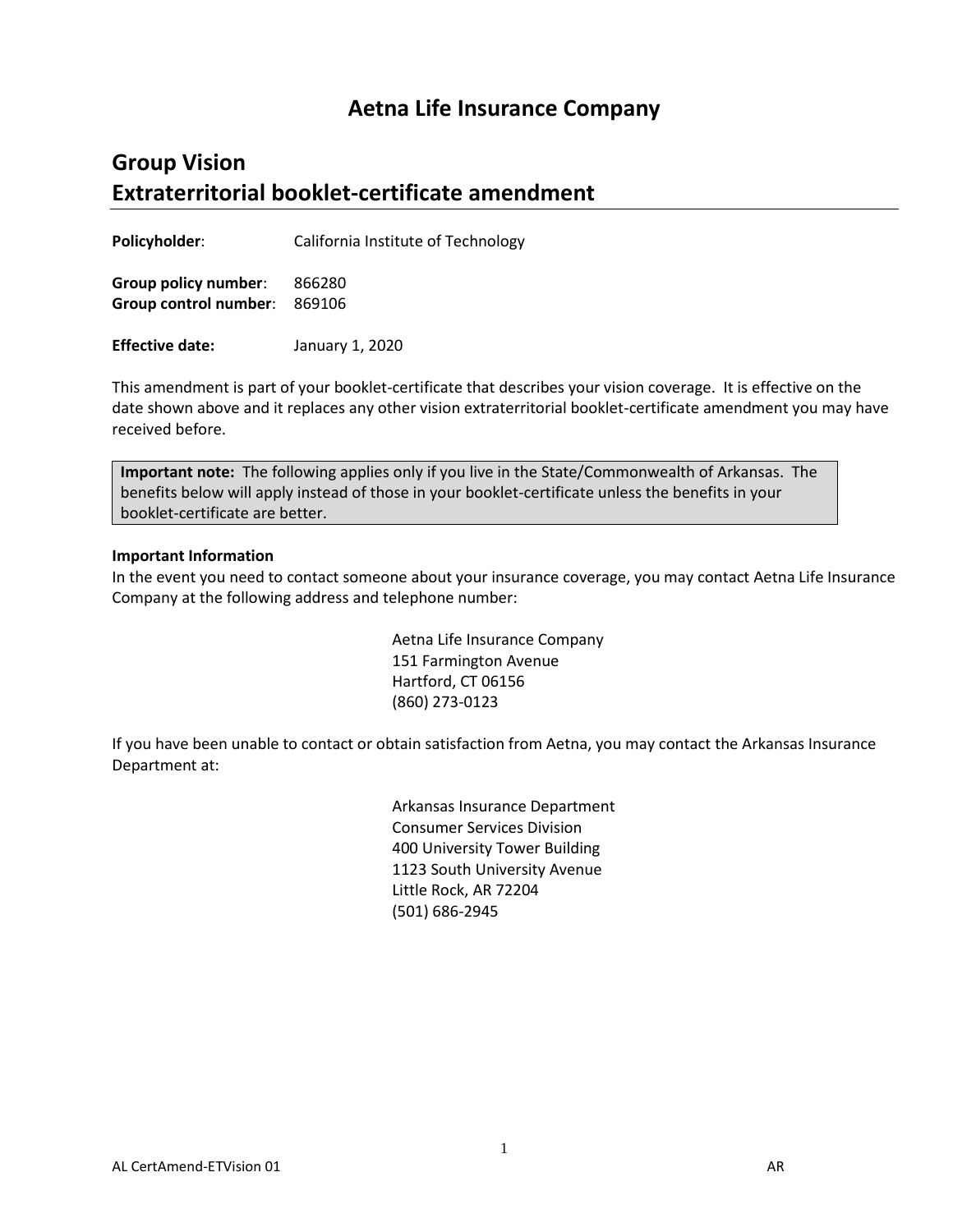### **Handicapped Dependent Children**

Health Expense Coverage for your fully handicapped dependent child may be continued past the maximum age for a dependent child. However, such coverage may not be continued if the child has been issued an individual medical conversion policy.

Your child is fully handicapped if:

- he or she is not able to earn his or her own living because of mental retardation or a physical handicap which started prior to the date he or she reaches the maximum age for dependent children under your plan; and
- he or she depends chiefly on you for support and maintenance.

Proof that your child is fully handicapped must be submitted to **Aetna** no later than 31 days after the date your child reaches the maximum age under your plan.

Coverage will cease on the first to occur of:

- **Cessation of the handicap.**
- Failure to give proof that the handicap continues.
- **Failure to have any required exam.**
- **Termination of Dependent Coverage as to your child for any reason other than reaching the maximum age** under your plan.

**At the request and expense of Aetna,** proof that your child is fully handicapped must be submitted to **Aetna** by your Employer. In no event will this requirement preclude any eligible dependent, regardless of age. If such incapacity or dependency is removed or terminated, your Employer shall notify **Aetna**.

### **Continuation of Coverage for Your Former Spouse**

If health coverage for the your dependent spouse would terminate due to divorce or annulment, the former spouse may continue to be covered (except for Dental Insurance). Your former spouse must have been covered for the health coverage as your dependent for at least 3 months in a row.

The person has to request continuation within 10 days of the date of the divorce or annulment.

Premium payments must be continued. Coverage will end on the earlier of the following:

- The end of 120 days after the date of the divorce or annulment.
- **The date you are no longer covered under this Plan.**
- **The date the person becomes eligible for like coverage, including coverage for any preexisting condition,** under any other group plan.
- **The date dependent coverage ceases under this Plan for your Eligible Class.**
- The end of the period for which contributions have been made.